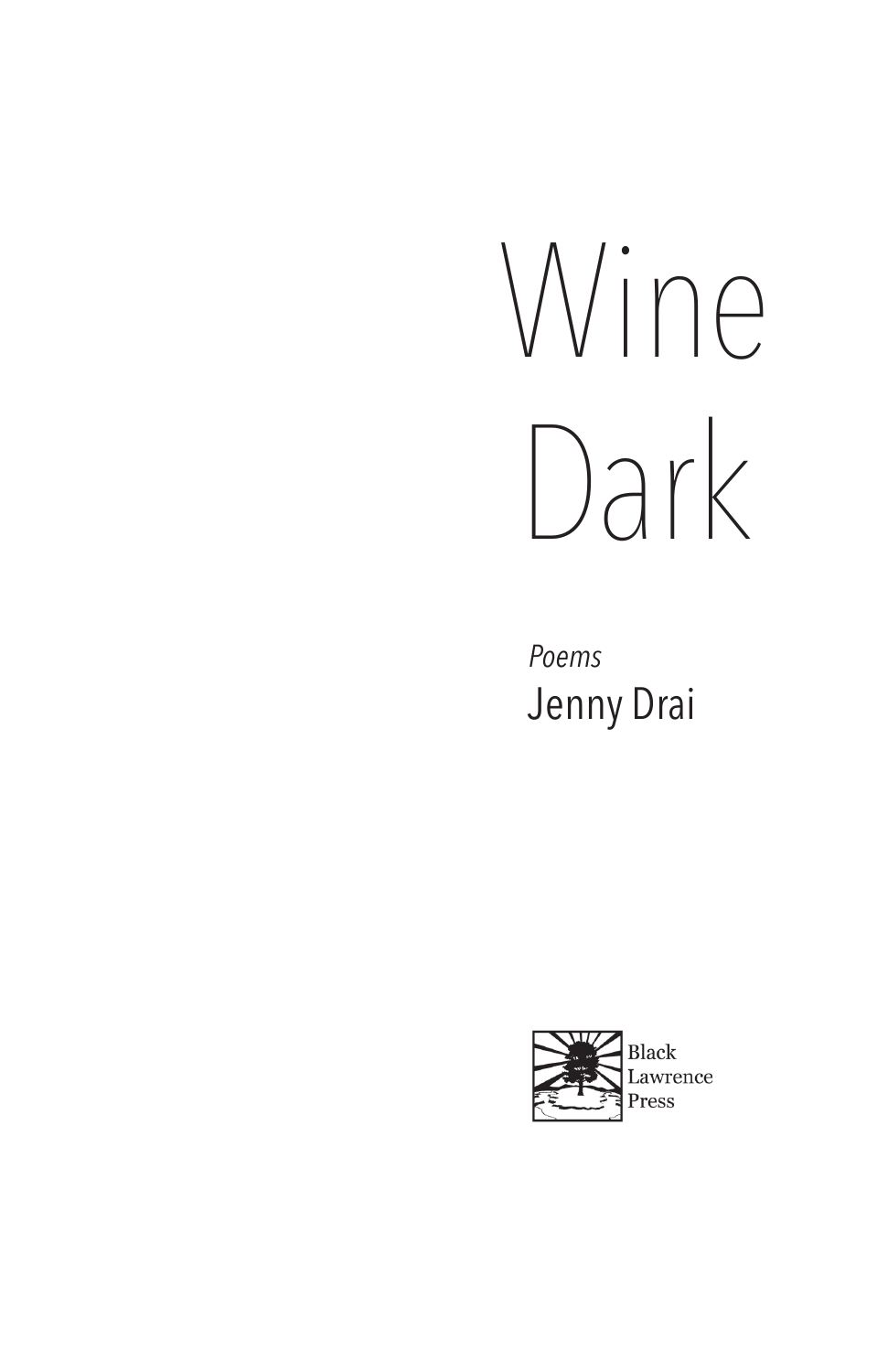*for my friends and family*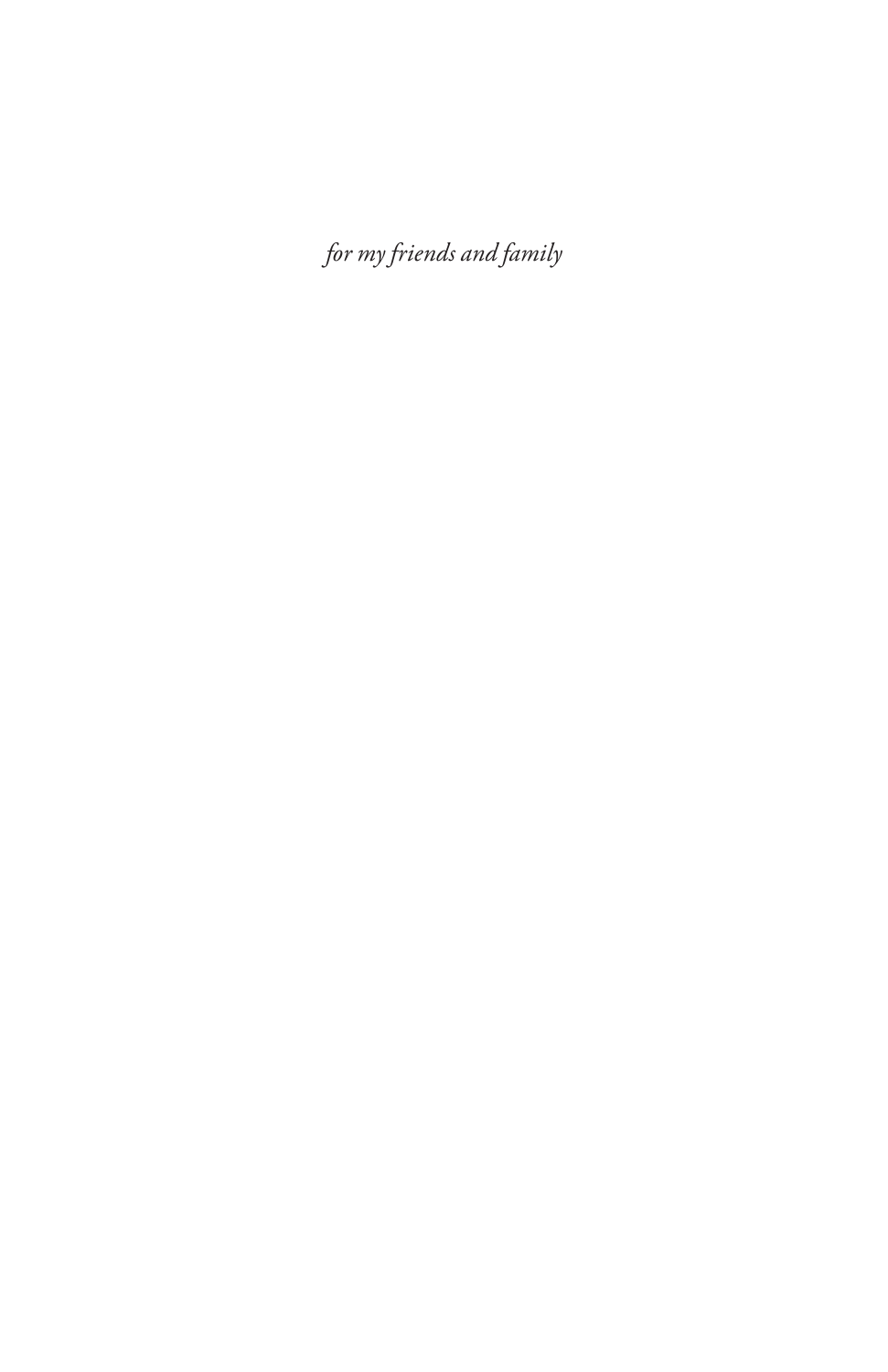# CONTENTS

| Wine Dark                                           | $\mathbf I$    |
|-----------------------------------------------------|----------------|
| Scheherazade                                        | 5              |
| You Have An Opinion To Make Dwelling Easy           | 6              |
| Der Abflug                                          | $\overline{7}$ |
| The Derivation of 'Outside of Things'               | 9              |
| Enough I Say, Relying on Marrow, Lymph, Bone        | IO             |
| I Lie to You When I Sleep Because I Am Not Sleeping | 13             |
| Food Will Break Your Amplified Heart                | 15             |
| A Human Saying into the Scene to Admonish Silence   | 18             |
| But She Was Purple Calla Lily, Magnolia in Bloom    | 23             |
| Might Be Lovely, Might Be Treacherous               | 25             |
| Scheherazade                                        | 26             |
| Jane Eyre                                           | 29             |
| Jane Eyre                                           | $3-$           |
| Scheherazade                                        | 32             |
| Heloise, Who Soon Will Have No Ink                  | 34             |
| Bathory                                             | 39             |
| Household Fires                                     | 40             |
| Be Your Own Blue Swagger, Love Full Moons           | 42             |
| Tabula Rasa                                         | 43             |
| The World Could Drain You Or Embolden You           | 47             |
| Push It All the Way Forward                         | 48             |
| <b>First Lines</b>                                  | 51             |
| A Place of Announcement and Reprieve                | 54             |
| Today I Aired and Vacuumed the Cushions             | 56             |
| Thrown About, Knocked Around                        | 57             |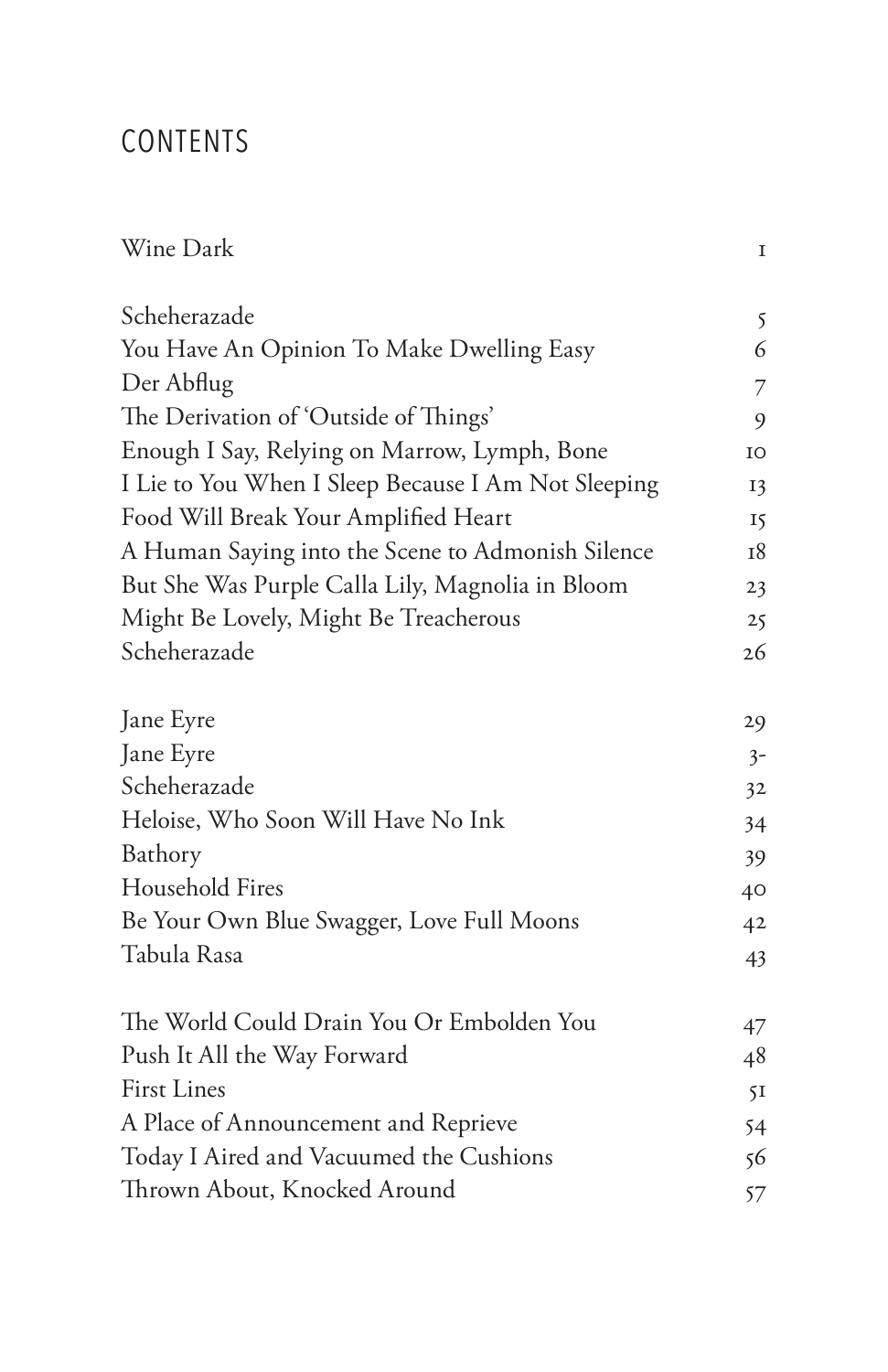| With Eyes the Color of Nutmeg and Safety                | 58 |
|---------------------------------------------------------|----|
| Folding Paper into Money                                | 60 |
| Scheherazade                                            | 61 |
| Scheherazade                                            | 62 |
| Petra Hammesfahr                                        | 67 |
| Friedrich Dürrenmatt                                    | 69 |
| Jane Eyre                                               | 72 |
| A Natural Plaintiff and Defendant At Once               | 73 |
| Several Alarms and then an Answer                       | 74 |
| Waiting for the Light to Change                         | 77 |
| We Could Decide to Be Elsewhere                         | 79 |
| An Intercession of Obligation's Behalf                  | 80 |
| The Sea as Both Bitter and Exhilarating                 | 8т |
| Flecks of Light in this Self-Haven Reveal a Larger Good | 82 |
| The Impressionist Drawing Figures at the                |    |
| Edge of the Sea                                         | 83 |
| Light in Weight                                         | 87 |
|                                                         |    |

Acknowledgments 89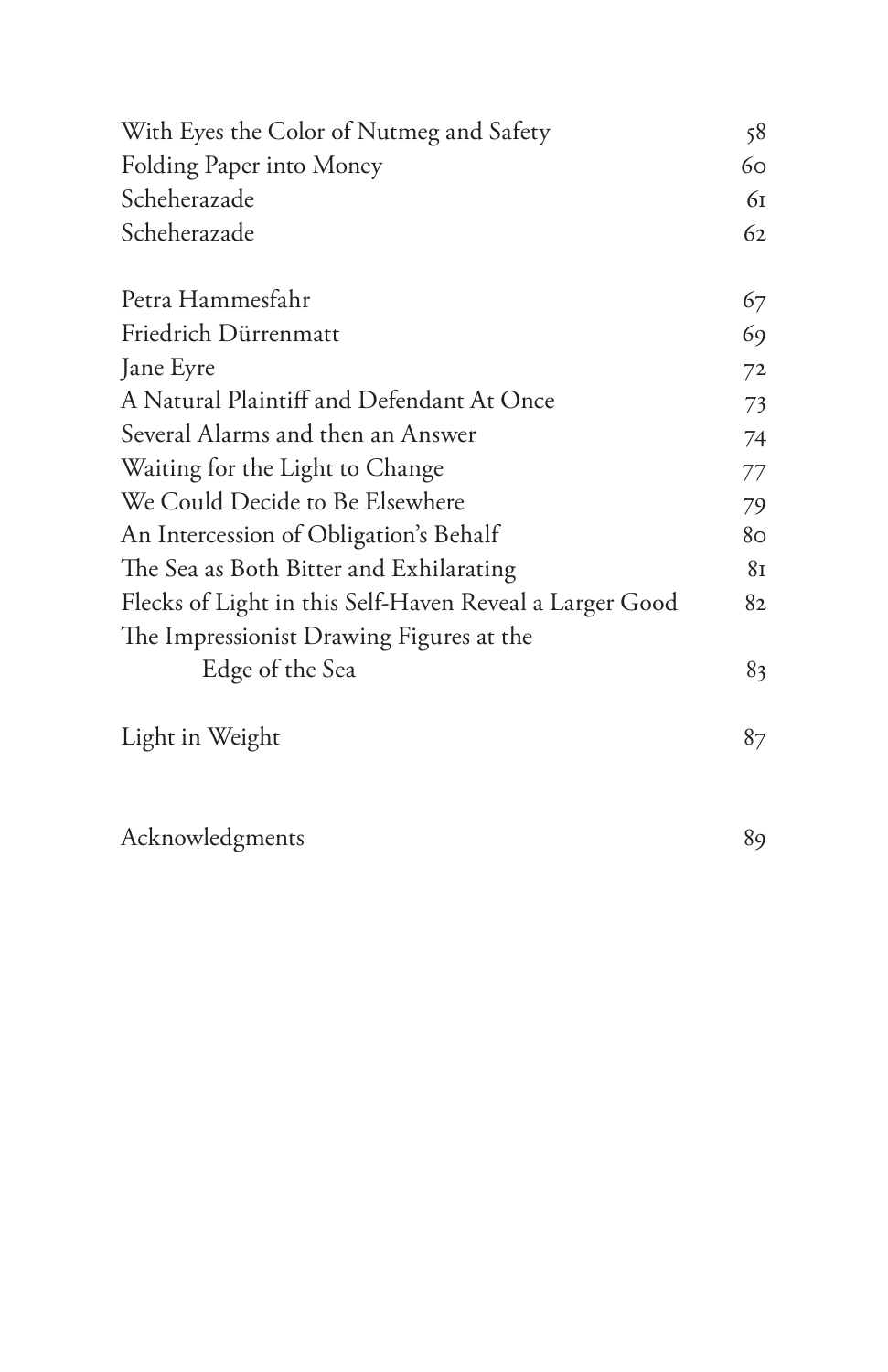#### WINE DARK

I split where you recited.

Blue feeble blue pink into a parable the

light was

tuneless.

Dark sea, the allele.

Dark ocean, the

chance but then again comes the book of forty waves.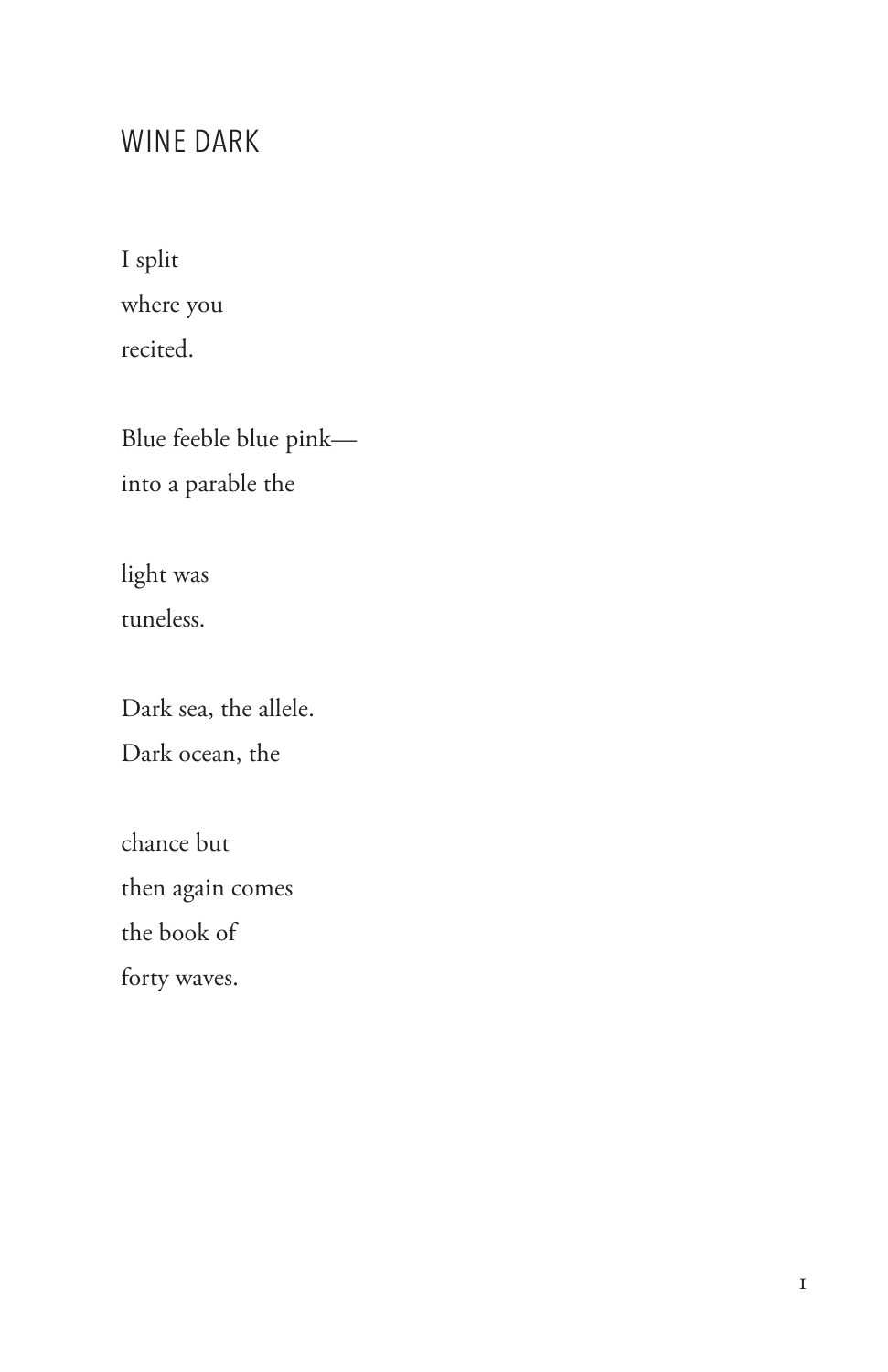$\Box$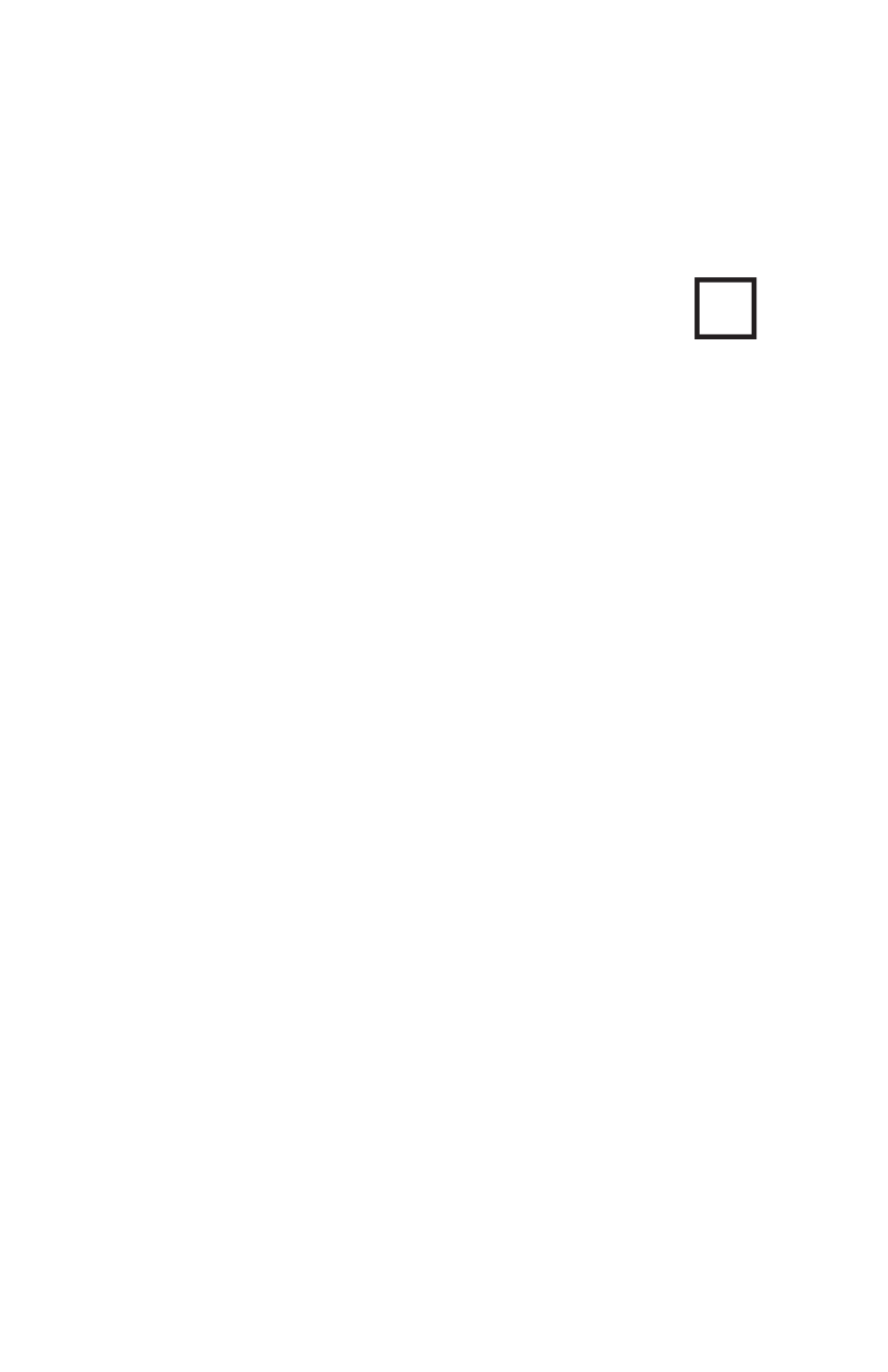#### SCHEHERAZADE

When I wove the fst of the cloth. When I rose out of the night like a swarm of sweating verbs. I wore this sheath across my body as a veil. You could see underneath— I was nude. Thin flesh gauze of the skin. You asked for the crimson diaspora of capillaries always to be ready.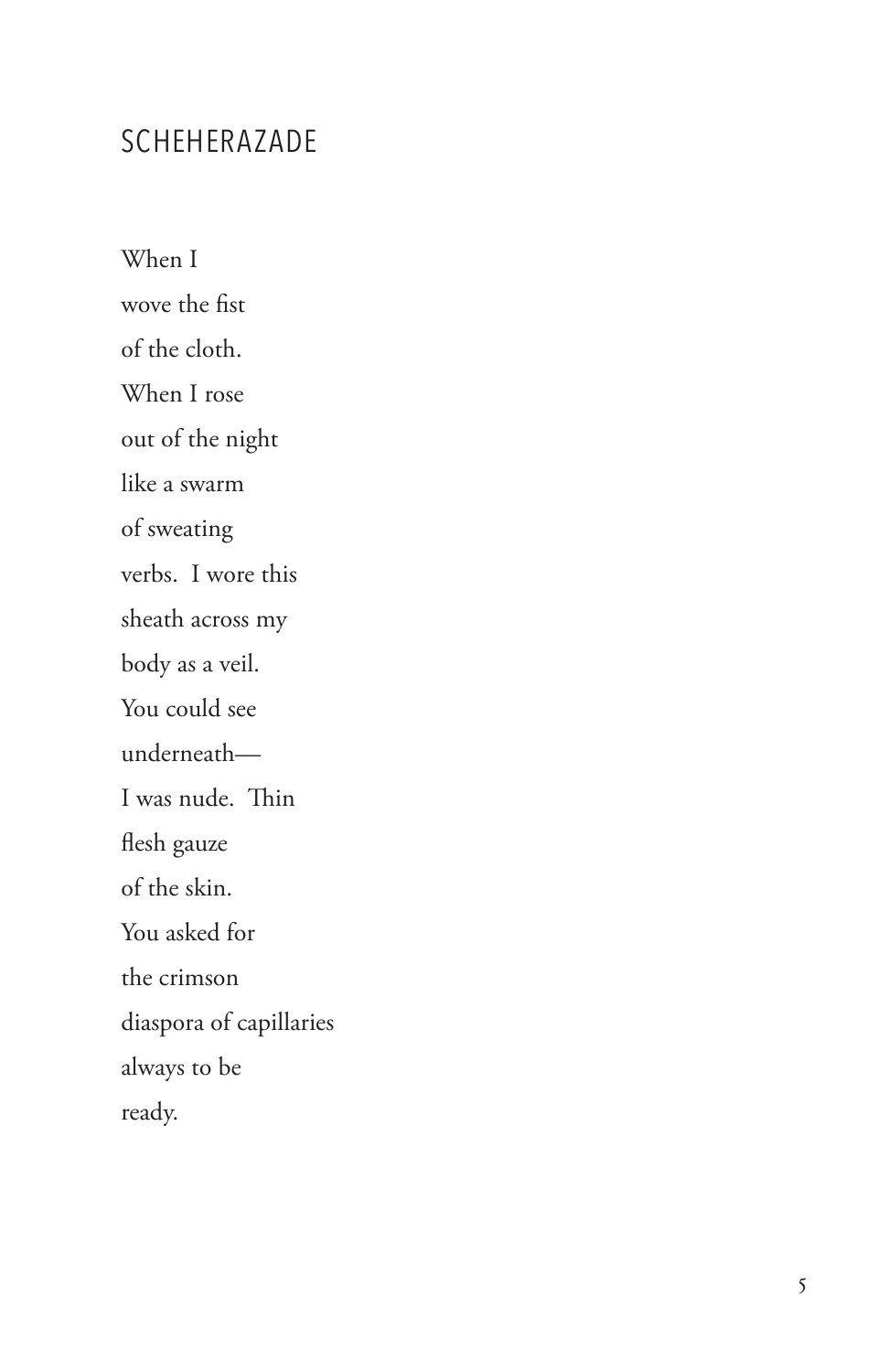# YOU HAVE AN OPINION TO MAKE DWELLING EASY

Today is for lace. For the daily boiling of water. Windows winnow the light, help the story of sight. I bend all the self corners.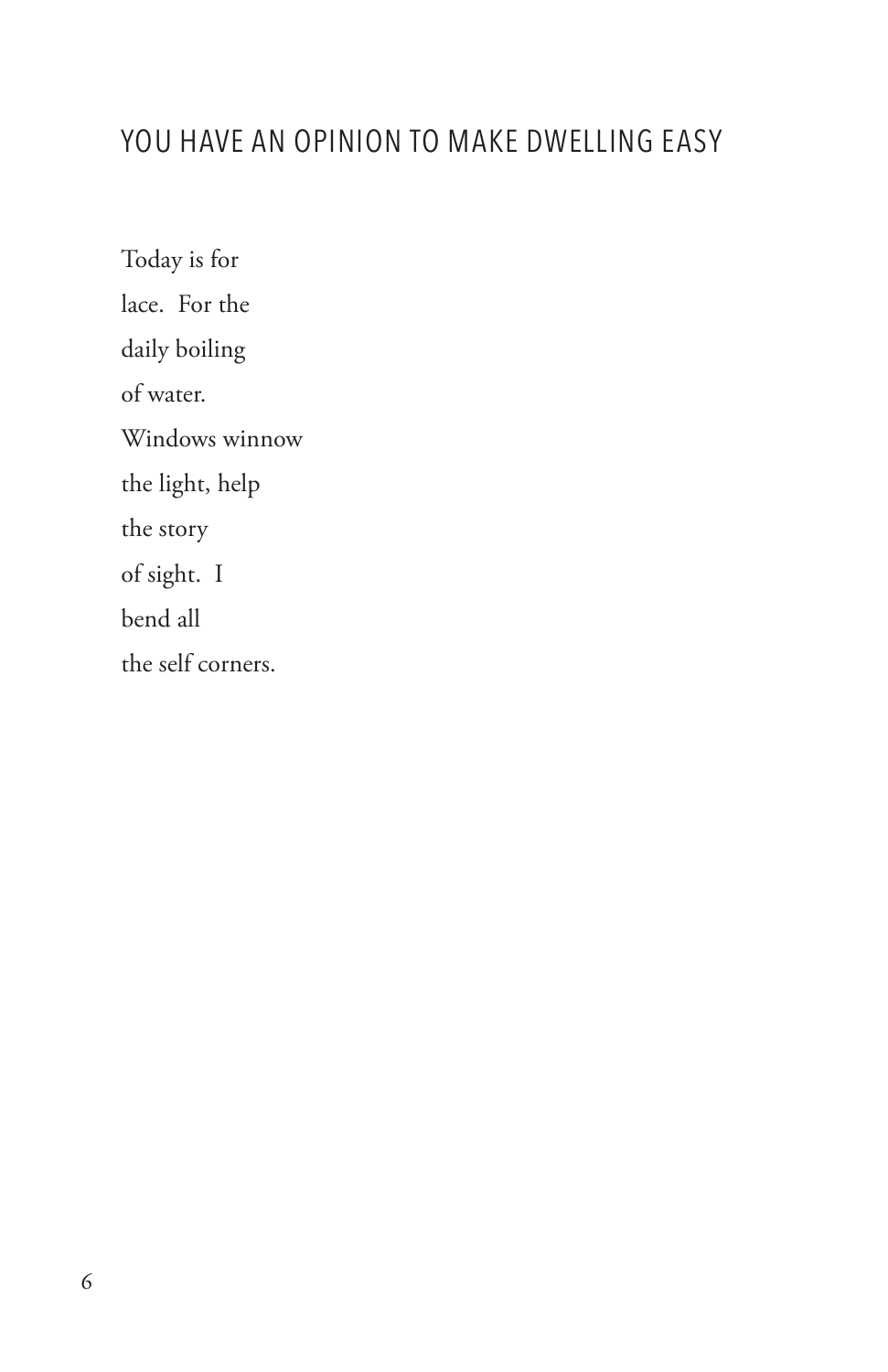#### DER ABFLUG \*

I felt the clock tear. I took a picture of the last day. To get here I rode blue paper weightless blood for fight to get here. It felt like tearing or clocks chiming. T e waves were marvelous. *Erstaunliche Wellen.* And then I ate scalloped lettuce, inveighed the Duke and paid the Duke of gambling in his

<sup>\*</sup> the departure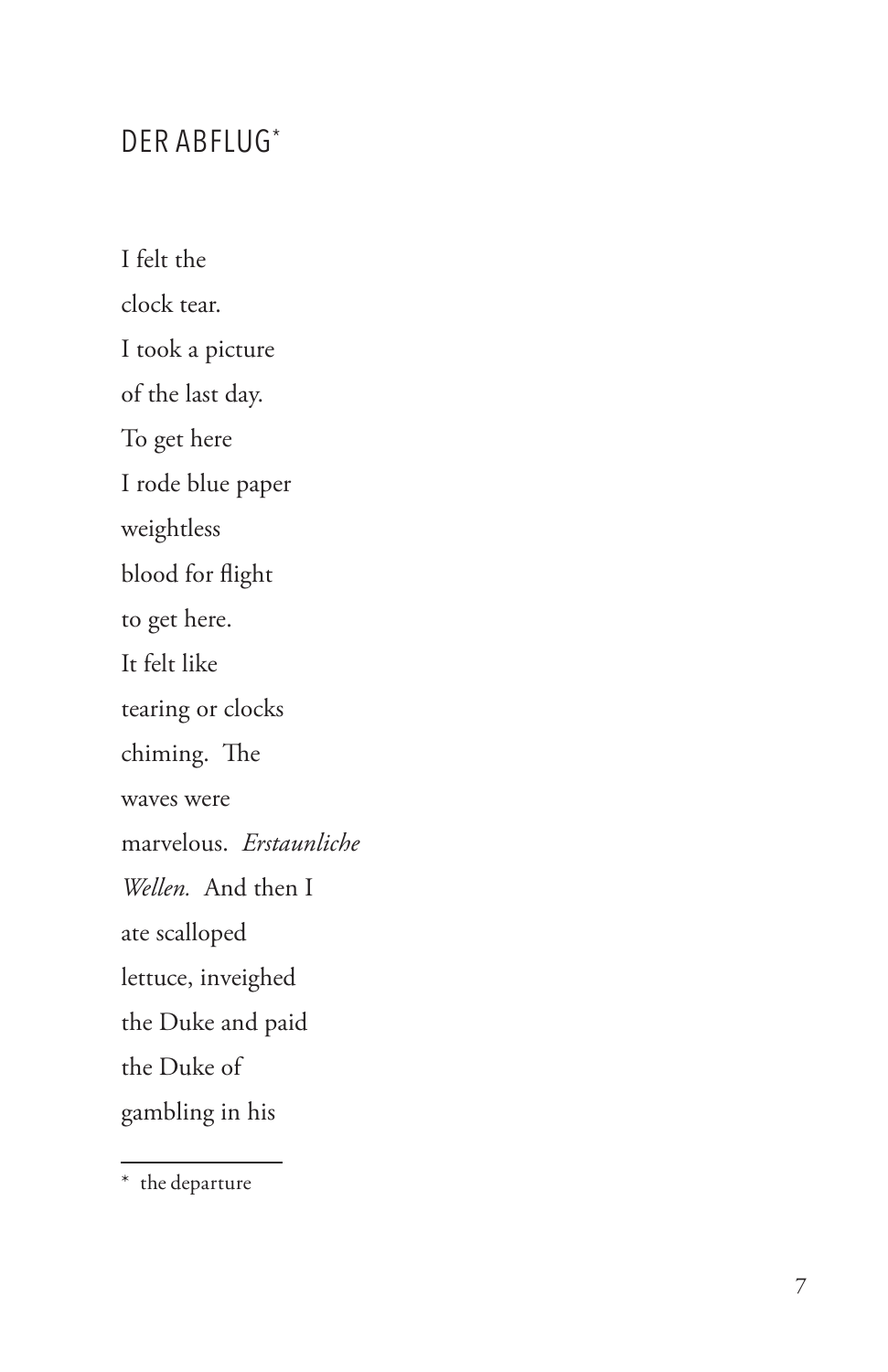city all the veins it took to leave this place in numbers.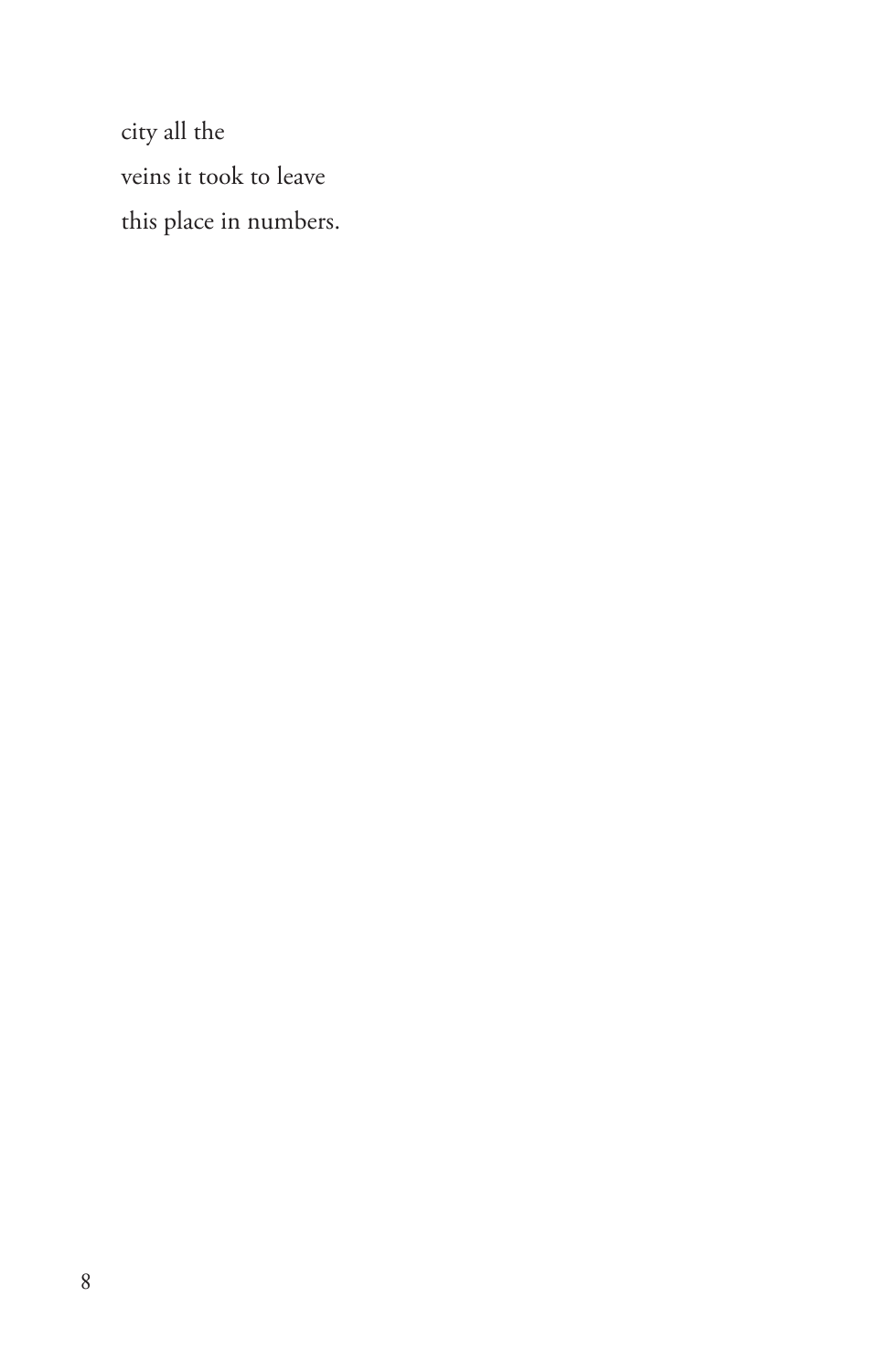# THE DERIVATION OF 'OUTSIDE OF THINGS'

Sitting on an oceanic throne. Wondering if one's *own self* is the story of truth. Engrave the lych-gate. Upon these stones. At no one's behest, a world awaits you.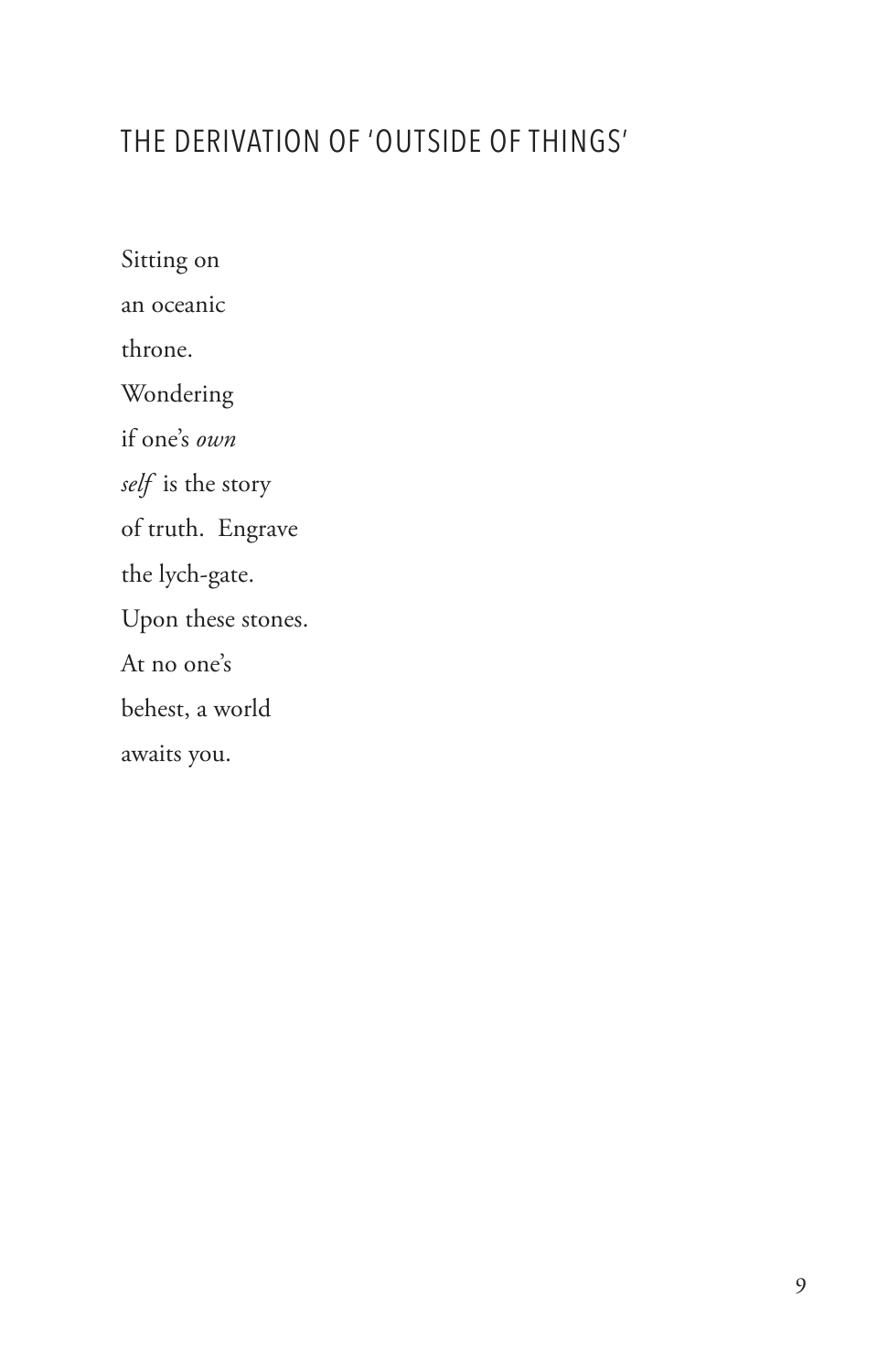#### ENOUGH, I SAY, RELYING ON MARROW, LYMPH, BONE

I sufer the urge to squelch all broken things. A dark mouth soars.

The mouth is catastrophe's fower. The gaping ovens, the white room.

I want to be good to say, 'these are not shards but whole glistening pieces.' Then I could whittle *den Sarg aus dem leichtesten Holz.*

A mouth of bitter iron flings. A month on the outskirts, the window boxes packed with dirt, purple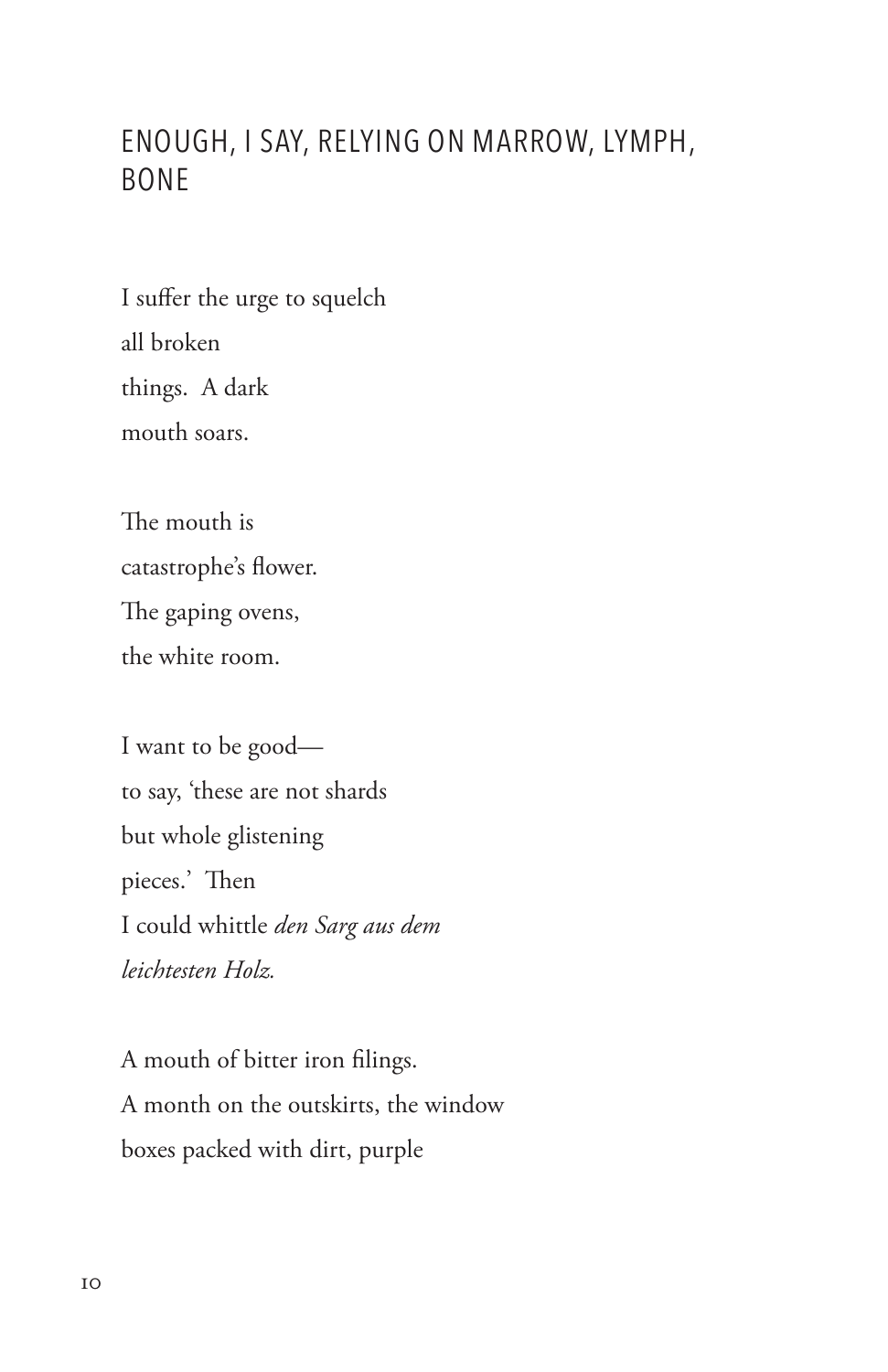deliverance, violet petunias, white-yellow-green dafodils.

To understand, I borrow the newest alphabet. I do not understand.

Genocide has a cadence. The track suits of modern refugees.

Dachau is a stone park of memory, the memory of work and death, death and work.

Celan, the teenager who read you on the stoop to you *I send a cofn of the lightest wood*. Later, selling Duty Free cigarettes, UN troops in the Munich airport, their uniforms marked SFOR,\* peace, don't shoot, I am a youth of the thousandth order.

<sup>\*</sup> Indicates 'Stabilization Force,' marking on UN troops in Kosovo confict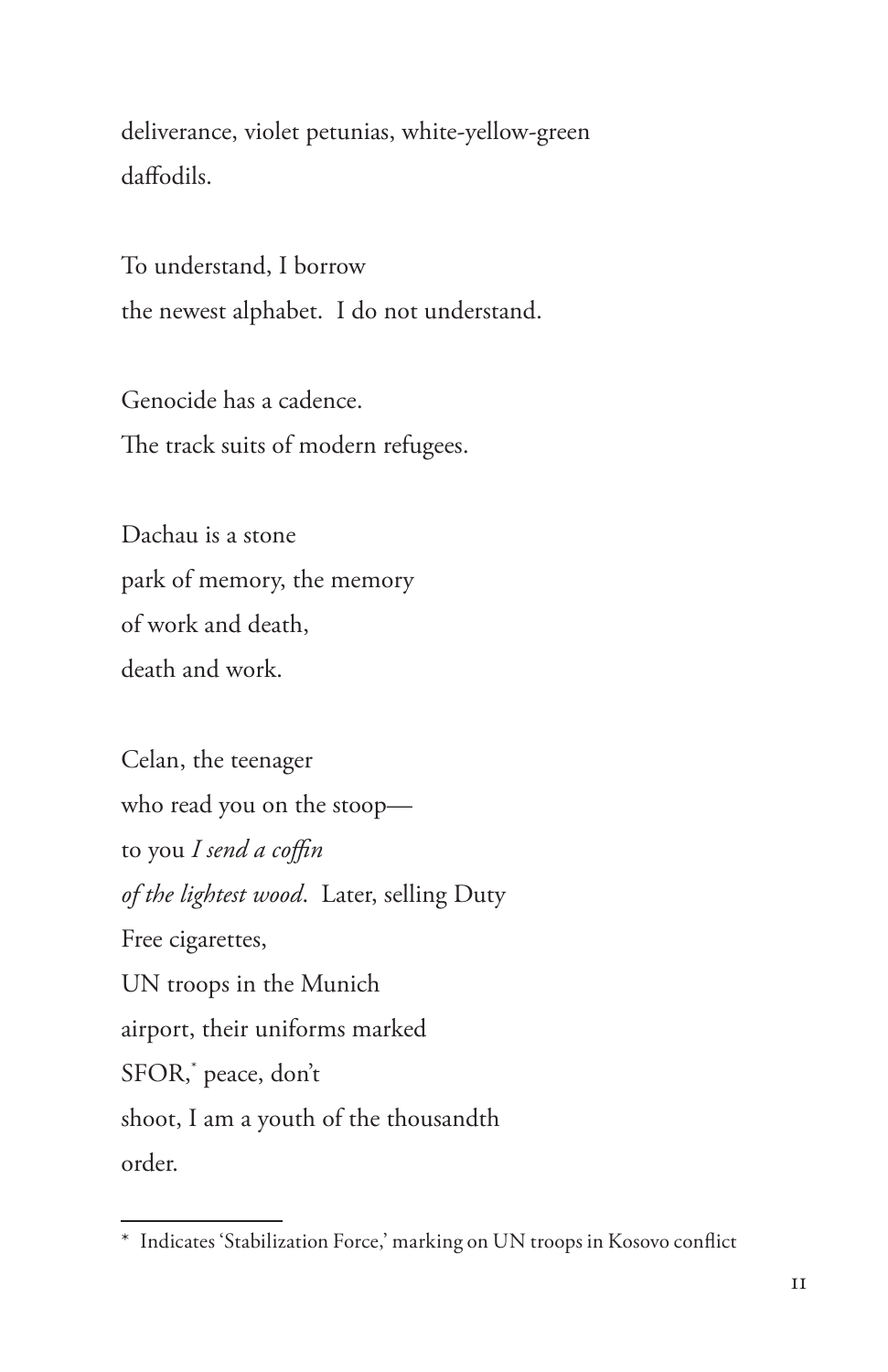Paul, who murders the river's remembrance.

Who tried, and failed, to excise Antschel.

The differing hair of the young men, but all the tattered color of a long front line.

The world is a strange singer. *I sing before strangers.*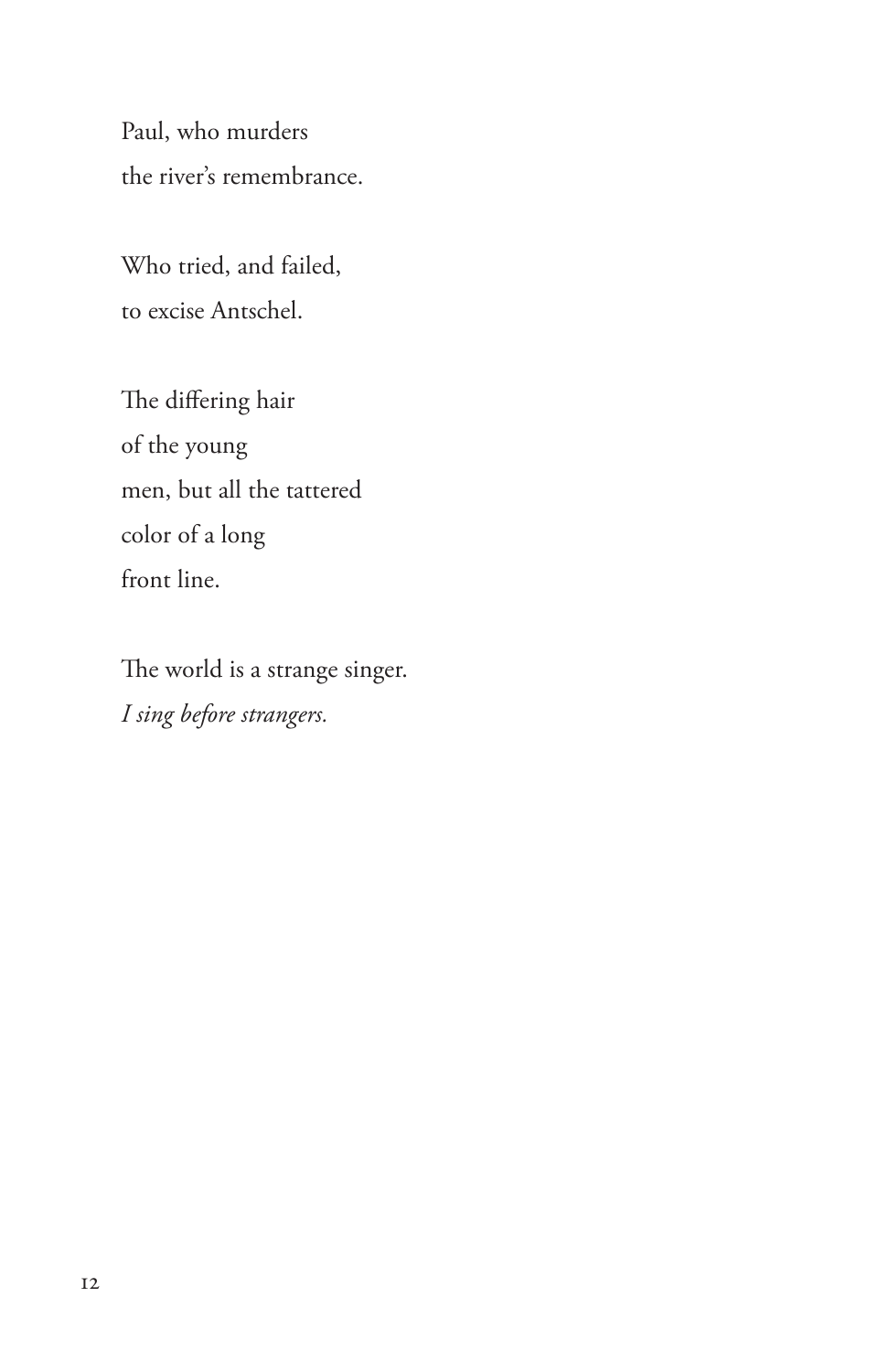### I LIE TO YOU WHEN I SLEEP BECAUSE I AM NOT SLEEPING

I could not pin an orbit on any sour cherub. Chance is a perfume of bones. All I wanted was for you to be *careless I rode through a path of beach trees, thinking of watercress for the miniature sandwiches.* We witness collapse, swarm up through the bushes, hard red manzanita, scale ladders, flter *what is happening* from *what is not.* Where I am is ambrosia to a soldier of sleep. You rest here, beside me, like a warm cat. Intricacy wanes.